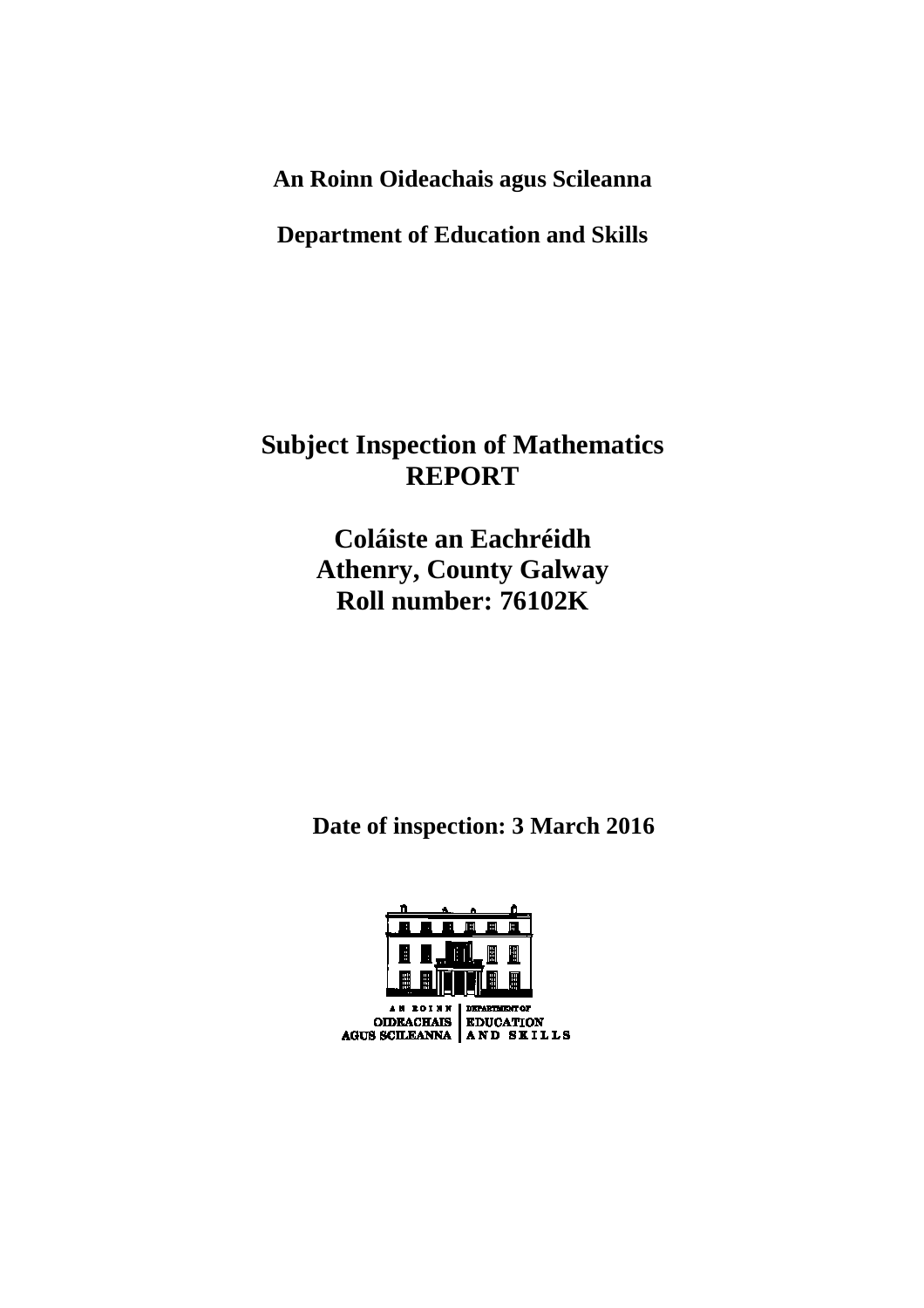# **REPORT ON THE QUALITY OF LEARNING AND TEACHING IN MATHEMATICS**

**\_\_\_\_\_\_\_\_\_\_\_\_\_\_\_\_\_\_\_\_\_\_\_\_\_\_\_\_\_\_\_\_\_\_\_\_\_\_\_\_\_\_\_\_\_\_\_\_\_\_\_\_\_\_\_\_\_\_\_\_\_\_\_\_\_\_\_\_\_\_\_\_\_\_\_\_\_\_** 

# **INFORMATION ON THE INSPECTION**

| Date(s) of inspection                    | 2 and 3 March 2016                                 |
|------------------------------------------|----------------------------------------------------|
| <b>Inspection activities undertaken</b>  | • Observation of teaching and learning during five |
| • Review of relevant documents           | class periods                                      |
| • Discussion with principal and teachers | • Examination of students' work                    |
| • Interaction with students              | • Feedback to principal and teachers               |

# **MAIN FINDINGS**

- Teaching and learning in the majority of lessons were good or very good with exemplary practice noted in one lesson.
- Students are strongly encouraged and fully supported to study Mathematics at the highest level possible for as long as possible.
- Very good and affirming rapport was evident between the teachers and students.
- Department planning is of a very high standard and is clear, comprehensive and well structured.
- The variation in the quality of homework being allocated and its monitoring needs to be addressed by department members to ensure alignment with the whole-school homework and assessment policies.
- Student seating arrangements did not always provide optimally for collaborative and inclusive learning to occur.

# **MAIN RECOMMENDATIONS**

- Monitoring of homework and copybooks is an area in need of attention to ensure that full benefit is gained from students' everyday work and that all department members' practice is in line with the school's homework and assessment policy guidelines.
- Classroom layout and seating arrangements should be better organised to facilitate collaborative and inclusive learning as well as to provide peer support for all students.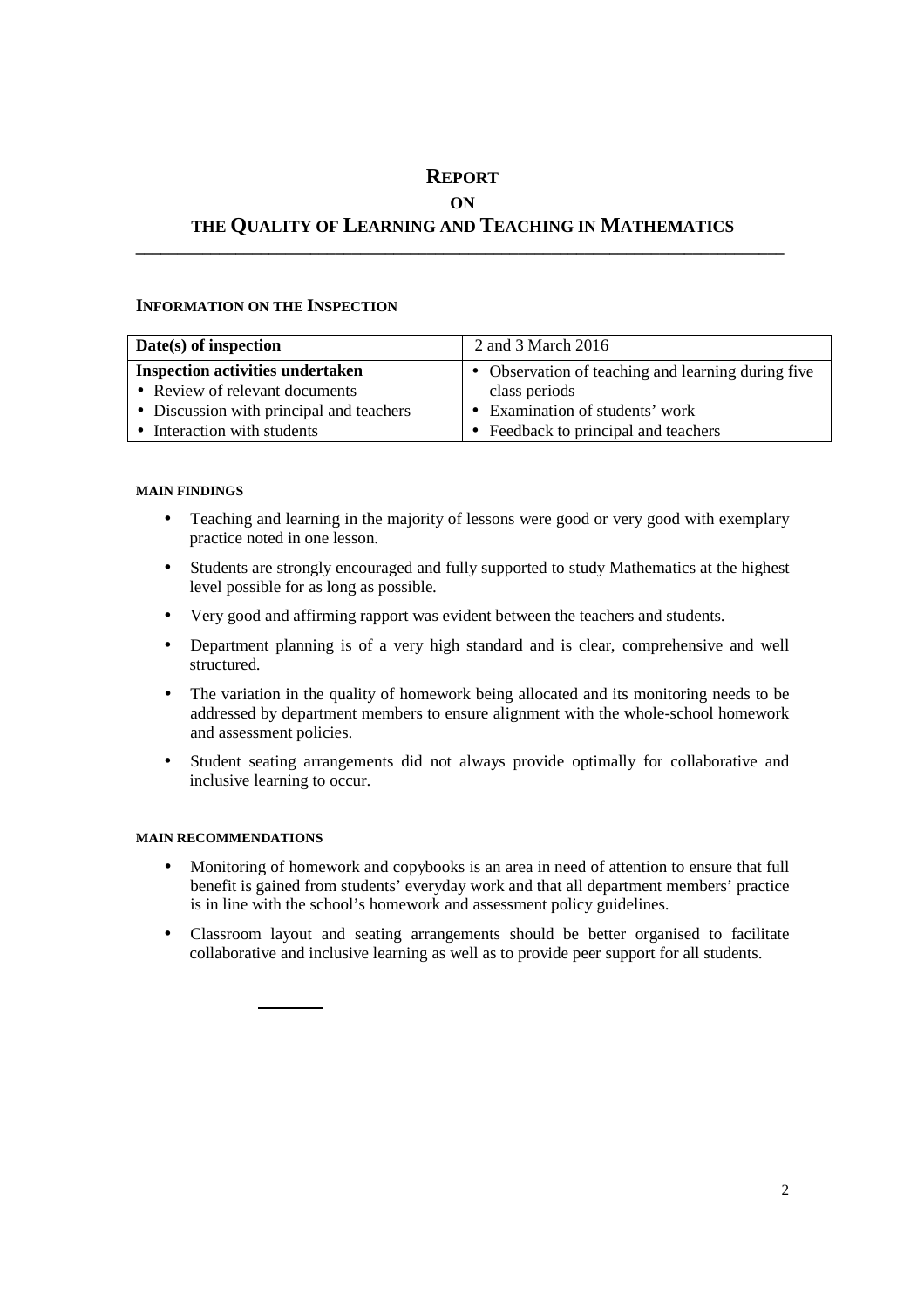#### **INTRODUCTION**

Coláiste an Eachréidh is an Irish-medium post-primary school under the auspices of Galway and Roscommon Education and Training Board (GRETB). It is co-educational and multidenominational with a current enrolment of 154 students. It was founded in 2006 and serves an extensive catchment area. The school offers the Junior Certificate, a compulsory Transition Year (TY) and the established Leaving Certificate.

## **TEACHING AND LEARNING**

- Good or very good teaching and learning was observed in the majority of lessons. The best lessons showed very good continuity with prior learning and progressed at a pace appropriate to the cohort. Exemplary practice was observed in one lesson where students worked collaboratively on a graduated but challenging task. The skills required were based on the homework exercise of the previous lesson. Well-facilitated peer learning between students and groups was the methodology in use. In addition to the students being engaged for the full class period, the teacher used the entire class time to check for understanding, support learning and prompt progress. Students who finished the task were provided with supplementary exercises of a more challenging nature. The high standard of learning acquired in this exemplary lesson should inform the standard set for all future planning.
- Best practice was noted where all students were motivated and fully engaged by all classroom activities. They fully understood what was required of them and clearly understood the homework task which was set. In some instances where there was room for improvement, not all students were engaged or fully aware of the tasks being set, either for in-class work or for homework.
- The practice of monitoring copybooks needs to be addressed as they are not being fully utilised to support teaching and learning. Regular monitoring with formative feedback to affirm good work, guide for improvement and allow for review of progress can help ensure copybooks are valuable individual revision documents. The standard of copybooks and the work presented within them ranged from unsatisfactory to very good. Some students used copybooks which included other subject material, graffiti and were in poor condition.
- The mathematics department is building a bank of information and communications technology (ICT) resources which is to be commended as the resources allow students to revisit lessons and self-assess. They also enable the teachers to share resources which they have produced or sourced. ICT was used in a few instances to enhance teaching and learning in the lessons.
- It is recommended that the seating arrangements for students be changed to ensure all students are included and supported optimally in lessons. Carefully considered classroom layout and seating plans will provide further opportunities for peer-support, peer-learning and peer-monitoring which can greatly enhance learning experiences for all students.

## **SUBJECT PROVISION AND WHOLE SCHOOL SUPPORT**

• Mathematics timetabling provision for junior cycle and TY classes is in line with the relevant circulars. All senior cycle classes benefit from an extra mathematics class weekly which is commendable. The benefits of having teacher-based classrooms was